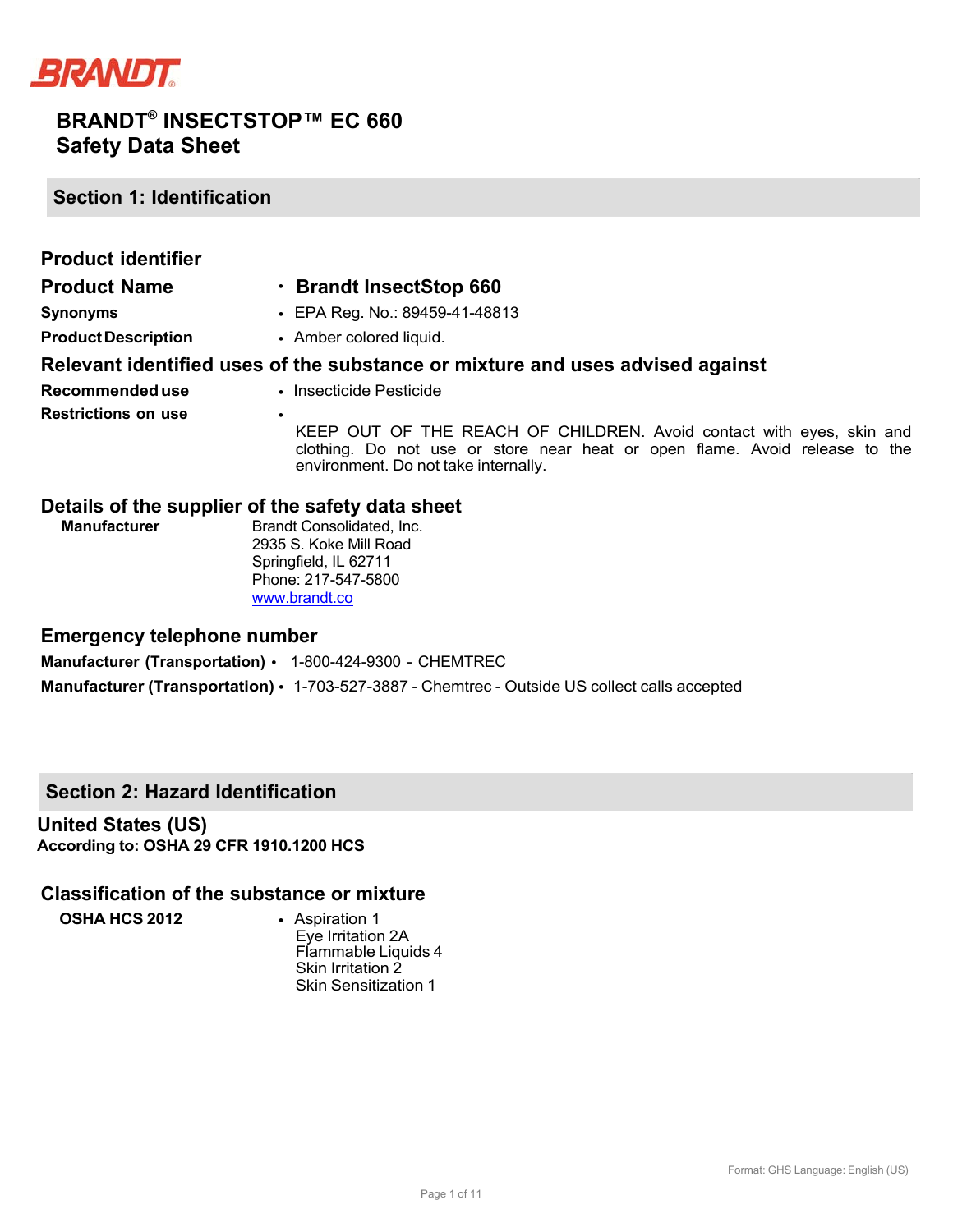

**Label elements OSHA HCS 2012**

**DANGER**



**Hazard statements** • Causes serious eye irritation Causes skin irritation May be fatal if swallowed and enters airways May cause an allergic skin reaction Combustible liquid

### **Precautionary statements**

**Prevention** • Wash thoroughly after handling. Contaminated work clothing should not be allowed out of the workplace. Wear protective gloves/protective clothing/eye protection/face protection. Avoid breathing dust, fume, gas, mist, vapors and/or spray. Keep away from heat, sparks, open flames and/or hot surfaces. - No smoking. **Response** • IF ON SKIN: Wash with plenty of soap and water. Specific treatment, see supplemental first aid information. If skin irritation occurs: Get medical advice/attention. Take off contaminated clothing and wash before reuse. IF IN EYES: Rinse cautiously with water for several minutes. Remove contact lenses, if present and easy to do. Continue rinsing. IF SWALLOWED: Immediately call a POISON CENTER or doctor/physician. Do NOT induce vomiting. If eye irritation persists: Get medical advice/attention. In case of fire: Use appropriate media for extinction. **Storage/Disposal** • Dispose of content and/or container in accordance with local, regional, national, and/or international regulations. Store in a well-ventilated place. Keep cool. Store locked up.

## **Other hazards**

**OSHA HCS 2012** •

This product is toxic to aquatic organisms, including fish and invertebrates. This product is toxic to bees exposed to direct treatment on blooming crops or weeds. Under United States Regulations (29 CFR 1910.1200 - Hazard Communication Standard), this product is considered hazardous.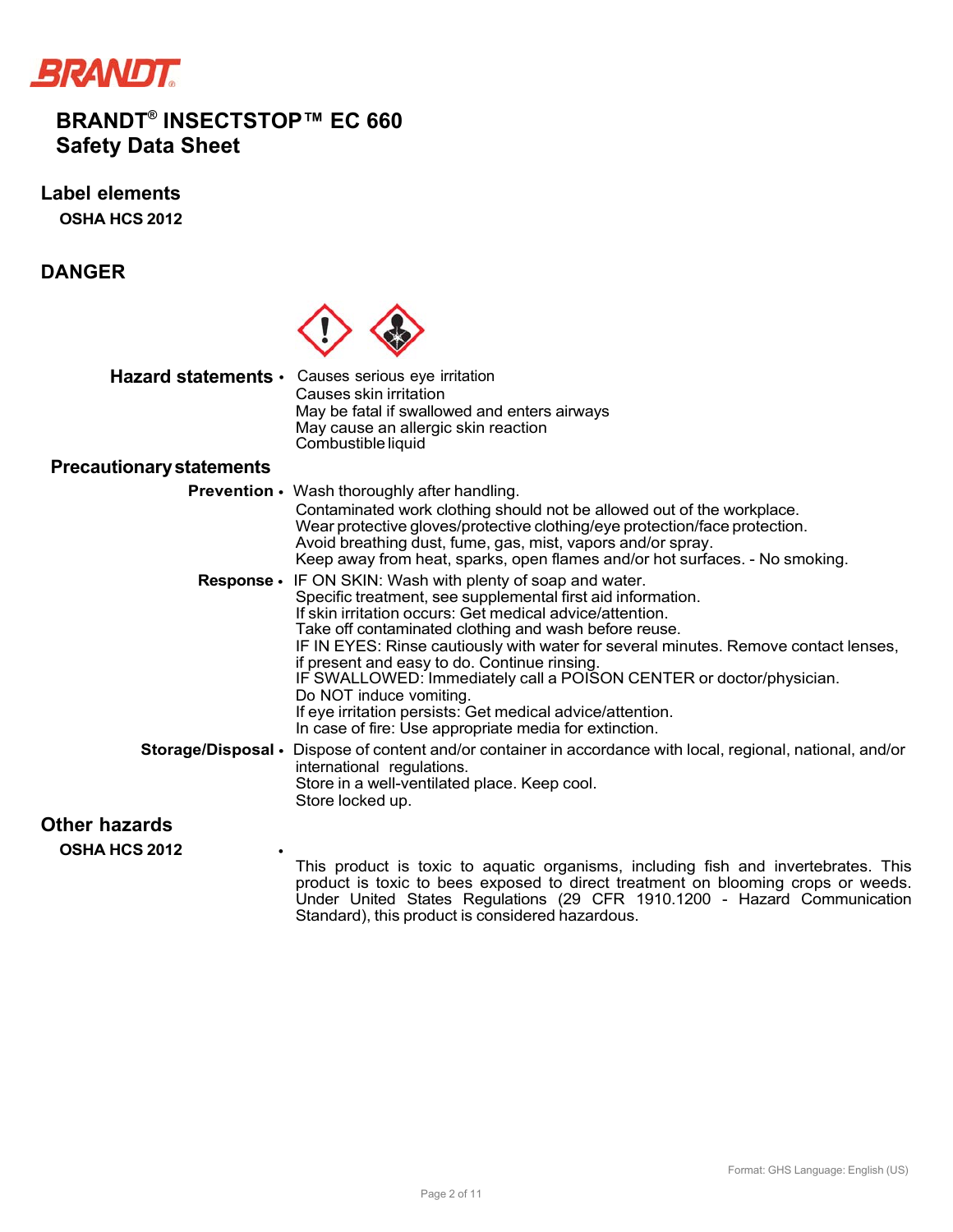

## **Section 3 - Composition/Information on Ingredients**

### **Substances**

Material does not meet the criteria of a substance.

#### **Mixtures**

| <b>Composition</b>                          |                    |     |  |  |
|---------------------------------------------|--------------------|-----|--|--|
| <b>Chemical Name</b>                        | <b>Identifiers</b> | %   |  |  |
| Pyrethrin                                   | CAS:8003-34-7      | 6%  |  |  |
| Piperonyl butoxide                          | CAS:51-03-6        | 60% |  |  |
| Distillates (petroleum), hydrotreated light | CAS:64742-47-8     | 13% |  |  |
| Other ingredients                           | <b>NDA</b>         | 21% |  |  |

## **Section 4: First-Aid Measures**

### **Description of first aid measures Inhalation** • IF INHALED: If breathing is difficult, remove person to fresh air and keep at rest in a position comfortable for breathing. Call a poison control center or doctor for further treatment advice. **Skin** • IF ON SKIN: Wash with plenty of soap and water. If irritation or rash occurs, get medical advice/attention. **Eye** • IF IN EYES: Rinse cautiously with water for several minutes. Remove contact lenses, if present and easy to do. Continue rinsing. If eye irritation persists: Get medical advice/attention. **Ingestion** • IF SWALLOWED: Immediately call a poison control center or doctor. Aspiration hazard - if swallowed, do NOT induce vomiting. **Most important symptoms and effects, both acute and delayed** • Aspiration hazard; eye irritant, skin irritant, may cause an allergic skin reaction in individuals with a sensitivity to Pyrethrins. Refer to Section 11 - Toxicological Information. **Indication of any immediate medical attention and special treatment needed**

**Notes to Physician** • Treat symptomatically and supportively.

## **Section 5: Fire-Fighting Measures**

| <b>Extinguishing media</b>        |                                                                                                                                                     |
|-----------------------------------|-----------------------------------------------------------------------------------------------------------------------------------------------------|
|                                   | <b>Suitable Extinguishing Media •</b> LARGE FIRE: Water spray, fog or regular foam.<br>SMALL FIRES: Dry chemical, CO2, water spray or regular foam. |
| Unsuitable Extinguishing<br>Media | • Avoid heavy hose streams.                                                                                                                         |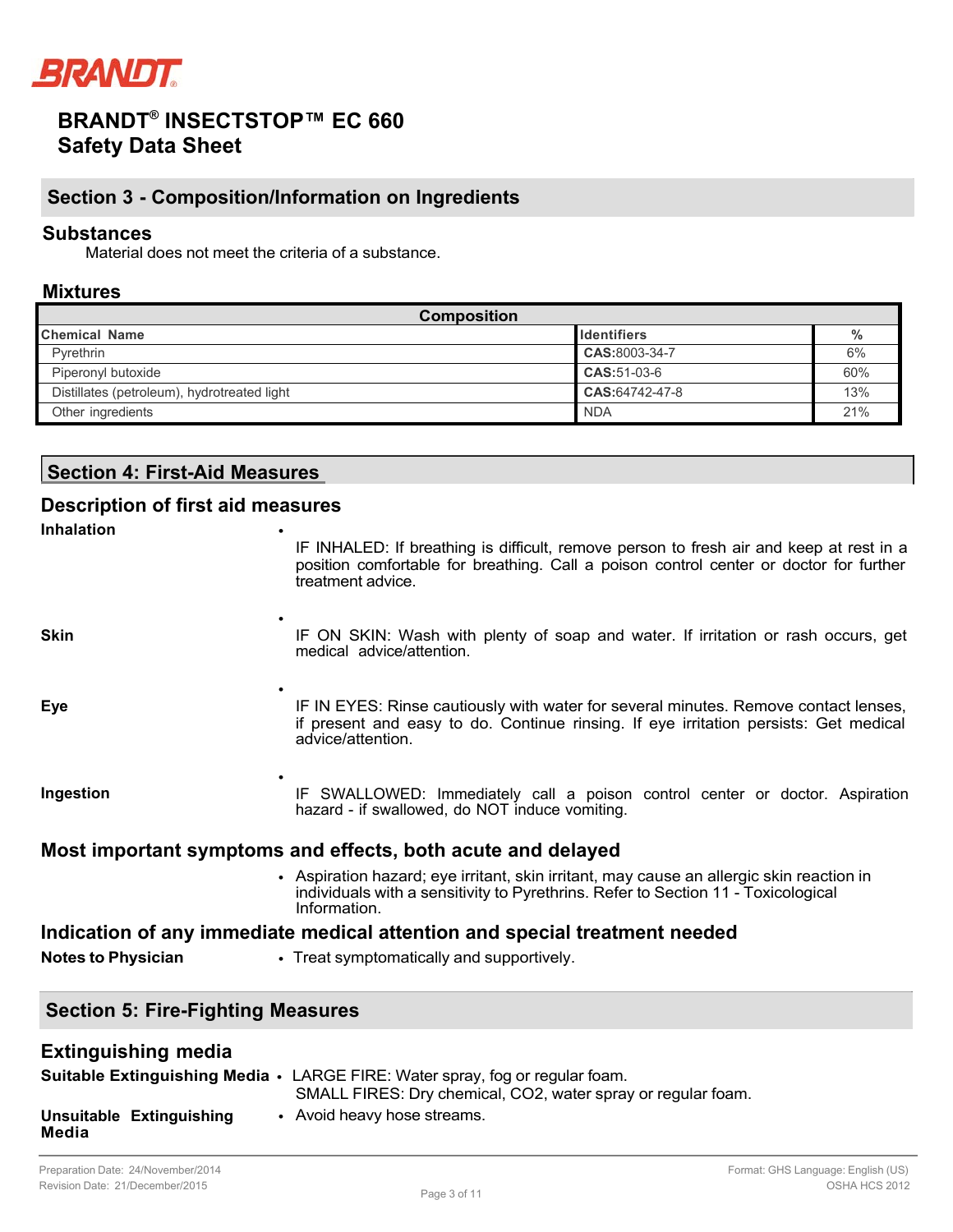

**Firefighting Procedures** • Do not allow fire fighting water to escape into waterways or sewers. LARGE FIRES: Dike fire control water for later disposal; do not scatter the material. LARGE FIRES: Move containers from fire area if you can do it without risk. Stay upwind. Ventilate closed spaces before entering. Do not breathe gas/fumes/vapor/spray.

#### **Special hazards arising from the substance or mixture**

#### **Unusual Fire and Explosion Hazards**

- Combustible liquid. Containers may explode when heated. Liquid will float and may re-ignite on surface of water.
- Combustible liquid may produce carbon dioxide and/or carbon monoxide.

#### **Hazardous Combustion Products**

#### **Advice for firefighters**

• Wear positive pressure self-contained breathing apparatus (SCBA).

## **Section 6 - Accidental Release Measures**

### **Personal precautions, protective equipment and emergency procedures**

| <b>Personal Precautions</b> | Do not walk through spilled material. Ventilate enclosed areas. Wear appropriate<br>personal protective equipment, avoid direct contact.                                 |
|-----------------------------|--------------------------------------------------------------------------------------------------------------------------------------------------------------------------|
| <b>Emergency Procedures</b> | ELIMINATE all ignition sources (no smoking, flares, sparks or flames in immediate<br>area). Ventilate closed spaces before entering. Avoid release into the environment. |

#### **Environmental precautions**

• LARGE SPILLS: Prevent entry into waterways, sewers, basements or confined areas.

### **Methods and material for containment and cleaning up**

**Containment/Clean-up Measures** • Absorb spills with an inert material, clay granules or other inert absorbent material and put in container for disposal. All equipment used when handling the product must be grounded. LARGE SPILLS: Dike far ahead of spill for later disposal. Stop leak if you can do it without risk.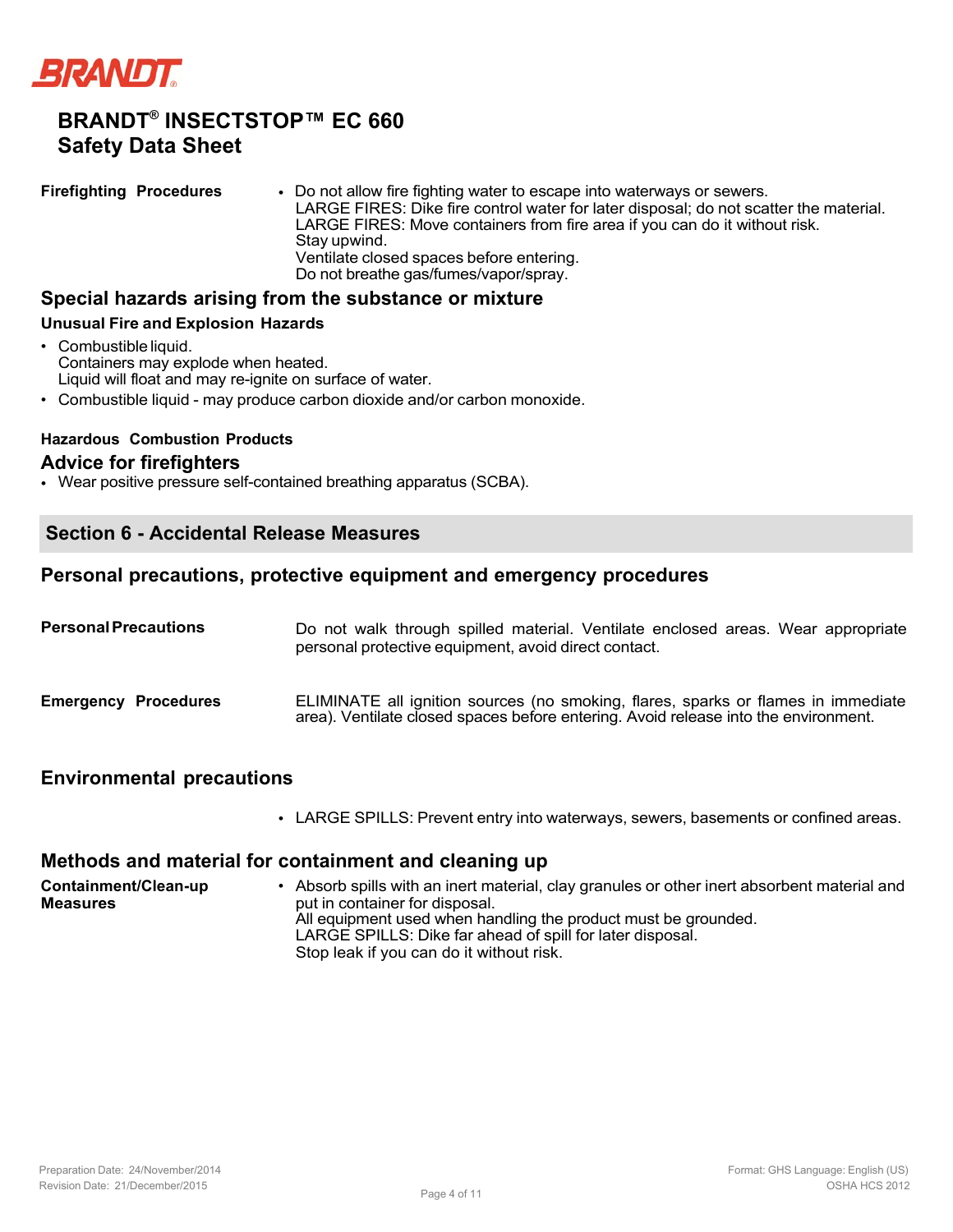

## **Section 7 - Handling and Storage**

### **Precautions for safe handling**

**Handling** Keep away from fire - No Smoking. Avoid breathing fumes. Use only in well ventilated areas. Wear appropriate personal protective equipment, avoid direct contact.

## **Conditions for safe storage, including any incompatibilities**

#### **Storage**

Store locked up. Store in a cool/low-temperature, well-ventilated dry place away from heat and ignition sources. Keep from freezing. Protect from sunlight. Do not expose to temperatures exceeding 50°C/122°F

#### **Incompatible Materials or Ignition Sources**

• Heat, sparks, open flame.

## **Section 8 - Exposure Controls/Personal Protection**

### **Control parameters**

**Exposure Limits/Guidelines** • No data available.

| <b>Limits/Guidelines</b><br><b>Exposure</b> |        |              |              |                           |  |
|---------------------------------------------|--------|--------------|--------------|---------------------------|--|
|                                             | Result | <b>ACGIH</b> | <b>NIOSH</b> | <b>OSHA</b>               |  |
| Pyrethrin<br>$(8003 - 34 - 7)$              | TWAs   | 5 mg/m3 TWA  | 5 mg/m3 TWA  | $5 \,\mathrm{mg/m}$ 3 TWA |  |

## **Exposure controls**

#### **Engineering Measures/Controls**

• Use adequate ventilation to remove vapors (fumes, dust, etc.)

#### **Personal Protective Equipment**

**Pictograms** •



**Respiratory** • In case of insufficient ventilation, wear suitable respiratory equipment. Not required with normal use. However, mixers, loaders, applicators and other handlers must wear respiratory protection with P or R filters. **Eye/Face** • Not required with normal use. **Hands** • Wear appropriate gloves. **Skin/Body** • If prolonged exposure is anticipated, it is recommended for handlers to wear appropriate clothing to prevent skin contact.

#### **Environmental Exposure Controls**

• Refer to Section 13 - Disposal Considerations.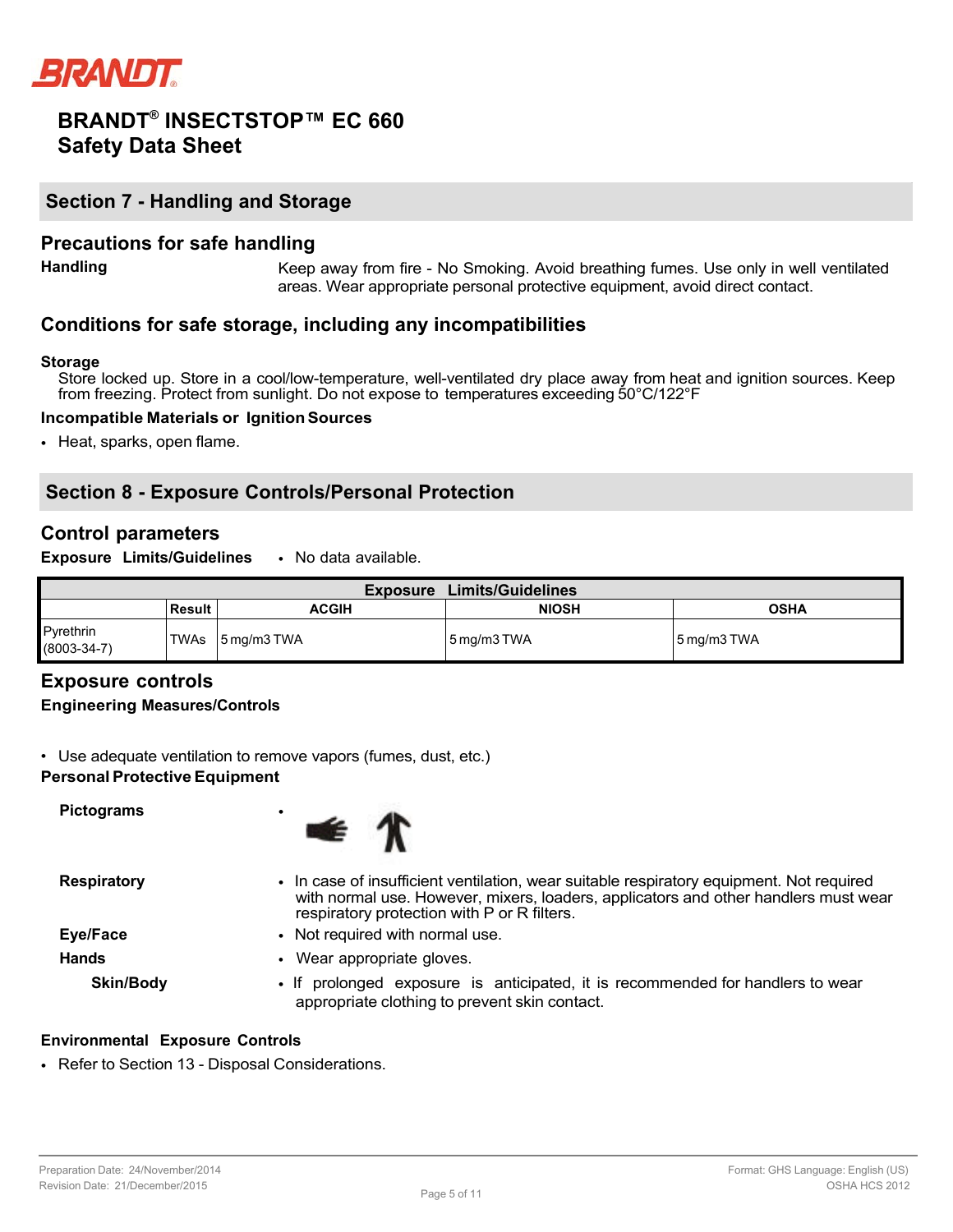

## **Section 9 - Physical and Chemical Properties**

## **Information on Physical and Chemical Properties**

| <b>Material Description</b>                           |                          |                              |                       |  |  |
|-------------------------------------------------------|--------------------------|------------------------------|-----------------------|--|--|
| <b>Physical Form</b>                                  | Liquid                   | Appearance/Description       | Amber colored liquid. |  |  |
| Color                                                 | Amber                    | Odor                         | Slight                |  |  |
| Odor Threshold                                        | No data available        |                              |                       |  |  |
| <b>General Properties</b>                             |                          |                              |                       |  |  |
| <b>Boiling Point</b>                                  | No data available        | Melting Point/Freezing Point | No data available     |  |  |
| <b>Decomposition Temperature</b>                      | No data available        | pH                           | 4.69 (1% in solution) |  |  |
| Specific Gravity/Relative Density                     | 0.9 to 0.94 Water=1      | Density                      | No data available     |  |  |
| <b>Water Solubility</b>                               | Not soluble              | <b>Viscosity</b>             | No data available     |  |  |
| <b>Critical Temperature</b>                           | 10 to 20 °C(50 to 68 °F) |                              |                       |  |  |
| <b>Volatility</b>                                     |                          |                              |                       |  |  |
| Vapor Pressure                                        | No data available        | Vapor Density                | No data available     |  |  |
| <b>Evaporation Rate</b>                               | No data available        |                              |                       |  |  |
| Flammability                                          |                          |                              |                       |  |  |
| <b>Flash Point</b>                                    | > 61 °C(> 141.8 °F)      | <b>UEL</b>                   | $7\%$                 |  |  |
| LEL                                                   | 0.6%                     | Autoignition                 | No data available     |  |  |
| Flammability (solid, gas)                             | No data available        |                              |                       |  |  |
| Environmental                                         |                          |                              |                       |  |  |
| Octanol/Water Partition coefficient No data available |                          |                              |                       |  |  |

## **Section 10: Stability and Reactivity**

# **Reactivity Chemical stability**

- Non-reactive under normal handling and storage conditions.
- Stable

•

## **Possibility of hazardous reactions**

• Hazardous polymerization will not occur.

#### **Conditions to avoid** •

Direct sunlight. Do not freeze. Excessive heat >110°F. Heat, sparks, open flame, other ignition sources, and oxidizing conditions.

## **Incompatible materials**

• Store away from oxidizers.

## **Hazardous decomposition products**

• Carbon dioxide and possibly carbon monoxide.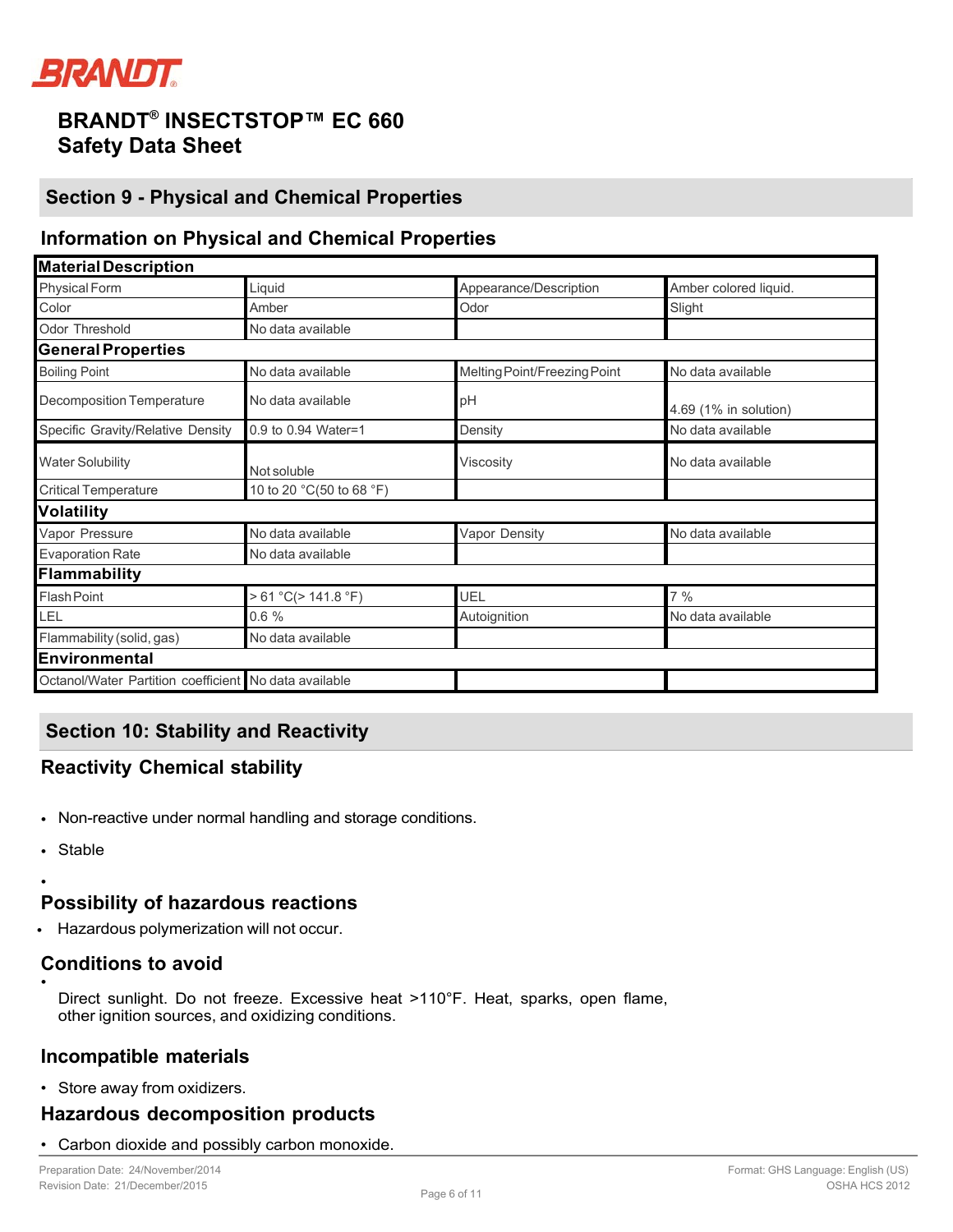

# **Section 11 - Toxicological Information**

## **Information on toxicological effects**

| <b>Components</b> |  |                                                                                                                        |  |
|-------------------|--|------------------------------------------------------------------------------------------------------------------------|--|
| Pyrethrin         |  | 8003-34 Acute Toxicity: Ingestion/Oral-Rat, adult female LD50 • 1030 mg/kg; Ingestion/Oral-Rat, adult male LD50 • 2370 |  |
| (6%)              |  | mg/kg; Inhalation-Rat LC50 • 3.4 mg/L; Skin-Rat LD50 • 2000 mg/kg                                                      |  |

| <b>GHS Properties</b>            | <b>Classification</b>                                                                                                                                                                                          |  |
|----------------------------------|----------------------------------------------------------------------------------------------------------------------------------------------------------------------------------------------------------------|--|
| Respiratory sensitization        | OSHA HCS 2012 · Classification criteria not met                                                                                                                                                                |  |
| Serious eye damage/Irritation    | <b>OSHA HCS 2012 - Eye Irritation 2A</b>                                                                                                                                                                       |  |
| <b>Acute toxicity</b>            | <b>OSHA HCS 2012 •</b> Acute Toxicity - Dermal - Classification criteria not met; Acute<br>Toxicity - Inhalation - Classification criteria not met; Acute Toxicity - Oral -<br>Classification criteria not met |  |
| <b>Aspiration Hazard</b>         | OSHA HCS 2012 · Aspiration 1                                                                                                                                                                                   |  |
| Carcinogenicity                  | <b>OSHA HCS 2012 • Classification criteria not met</b>                                                                                                                                                         |  |
| <b>Germ Cell Mutagenicity</b>    | <b>OSHA HCS 2012 •</b> Not classified - data lacking                                                                                                                                                           |  |
| Skin corrosion/Irritation        | OSHA HCS 2012 • Skin Irritation 2                                                                                                                                                                              |  |
| Skin sensitization               | <b>OSHA HCS 2012 • Skin Sensitizer 1</b>                                                                                                                                                                       |  |
| <b>STOT-RE</b>                   | <b>OSHA HCS 2012 • Classification criteria not met</b>                                                                                                                                                         |  |
| STOT-SE                          | <b>OSHA HCS 2012 • Classification criteria not met</b>                                                                                                                                                         |  |
| <b>Toxicity for Reproduction</b> | <b>OSHA HCS 2012 • Classification criteria not met</b>                                                                                                                                                         |  |

## **Potential Health Effects**

| <b>Inhalation</b>        |                                                                                                                                                              |
|--------------------------|--------------------------------------------------------------------------------------------------------------------------------------------------------------|
| Acute (Immediate)        | • May cause irritation.                                                                                                                                      |
| Chronic (Delayed)        | • No data available                                                                                                                                          |
| <b>Skin</b>              |                                                                                                                                                              |
| Acute (Immediate)        | • May cause irritation. May cause an allergic reaction in individuals with a sensitivity to<br>Pyrethrins.                                                   |
| Chronic (Delayed)        | • No data available                                                                                                                                          |
| Eye                      |                                                                                                                                                              |
| <b>Acute (Immediate)</b> | • May cause moderate irritation.                                                                                                                             |
| Chronic (Delayed)        | • No data available                                                                                                                                          |
| Ingestion                |                                                                                                                                                              |
| Acute (Immediate)        | Aspiration hazard - small amounts of liquid aspirated into the lungs during ingestion or<br>from vomiting may cause chemical pneumonitis or pulmonary edema. |
| Chronic (Delayed)        | • No data available                                                                                                                                          |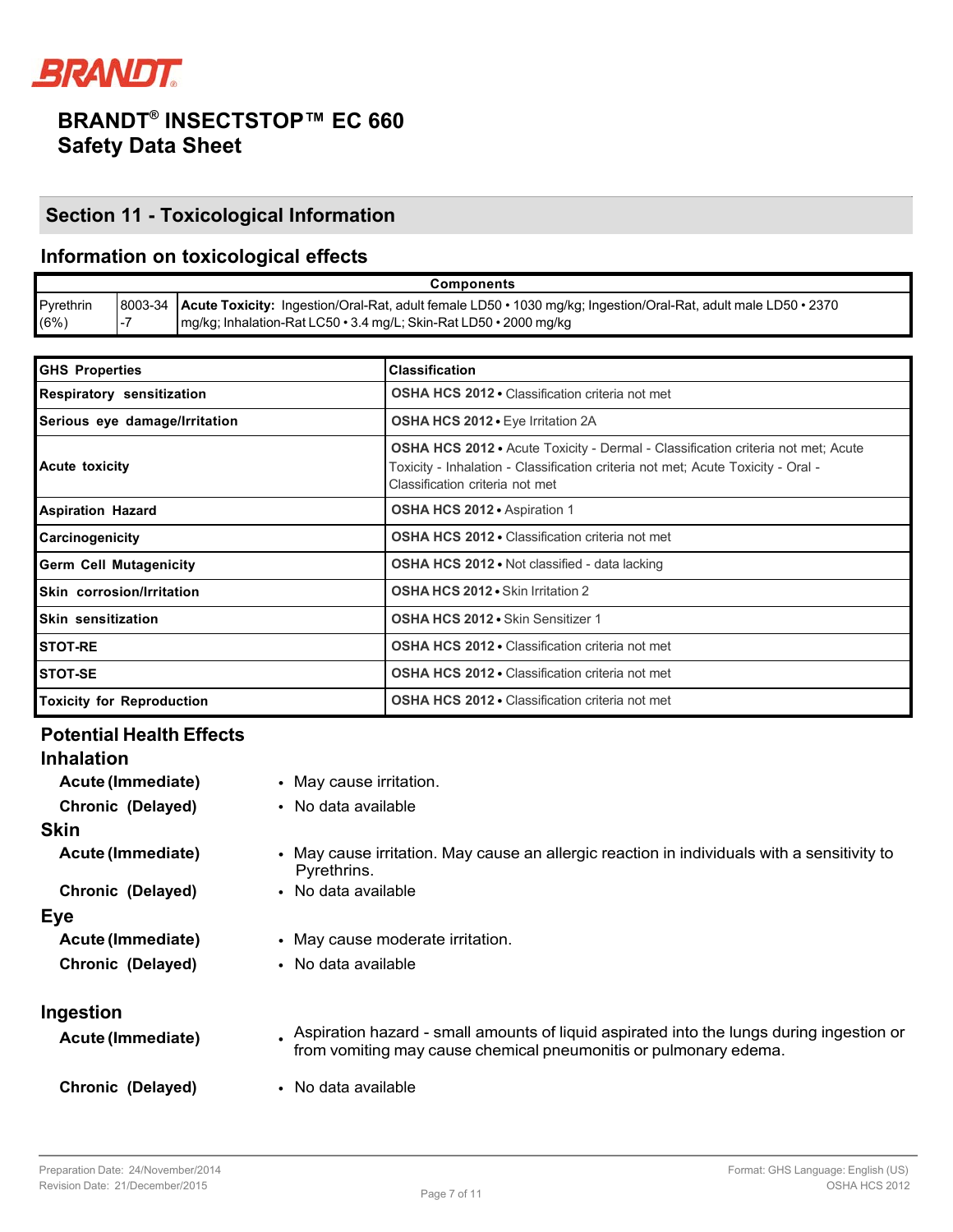

## **Section 12 - Ecological Information**

## **Toxicity**

| <b>Components</b>                                 |            |                                                                                                                                                                                                                                                                                                                                                                                                                                                                                                      |  |
|---------------------------------------------------|------------|------------------------------------------------------------------------------------------------------------------------------------------------------------------------------------------------------------------------------------------------------------------------------------------------------------------------------------------------------------------------------------------------------------------------------------------------------------------------------------------------------|--|
| Pyrethrin (6%)                                    | 8003-34-7  | Aquatic Toxicity-Fish: 96 Hour(s) LC50 Rainbow trout 0.0051 mg/L [Acute]<br>96 Hour(s) LC50 Sheepshead minnow 0.016 mg/L [Acute]<br>96 Hour(s) NOEC Fathead minnow 0.0019 mg/L [Chronic]<br>NOEC Sheepshead minnow 0.0059 mg/L [estimated chronic]<br>Aquatic Toxicity-Crustacea: NOEC Daphnia magna 0.00086 mg/L [Chronic]<br>NOEC Mysid shrimp 0.0001 mg/L [Estimated chronic]<br>96 Hour(s) LC50 Mysid Shrimp 0.0014 mg/L [Acute]<br>48 Hour(s) LC50 Water Flea Daphnia magna 0.0116 mg/L [Acute] |  |
| Piperonyl butoxide (60%)                          | 51-03-6    | <b>Aquatic Toxicity-Fish:</b> 96 Hour(s) LC50 Rainbow Trout 1.9 mg/L [Acute]<br>96 Hour(s) LC50 Sheephead minnow 3.94 mg/L [Acute]<br>NOEC Fathead minnow 0.04 mg/L [Chronic]<br>Fathead minnow 0.11 mg/L [Chronic LOEC]<br>Aquatic Toxicity-Crustacea: Daphnia magna 0.047 mg/L [Chronic LOEC]<br>48 Hour(s) LC50 Daphnia magna 0.51 mg/L [Acute]<br>48 Hour(s) LC50 Mysid shrimp 0.49 mg/L [Acute]<br>NOEC Daphnia magna 0.03 mg/L [Chronic]                                                       |  |
| Distillates (petroleum), hydrotreated light (13%) | 64742-47-8 | Aquatic Toxicity-Fish: 96 Hour(s) LC50 Rainbow Trout 2.9 mg/L [Acute]<br>96 Hour(s) LC50 Lepomis macrochirus 2.2 mg/L [Acute]                                                                                                                                                                                                                                                                                                                                                                        |  |

### **Persistence and degradability**

• Pyrethrins have low persistence in the environment due to rapid breakdown in presence of UV light.

### **Bioaccumulative potential**

• No data available.

**Mobility in Soil**

• Pyrethrins are relatively immobile in soil.

#### **Other adverse effects**

**Potential Environmental Effects** • This product is toxic to aquatic organisms, including fish and invertebrates. This product is highly toxic to bees exposed to direct treatment on blooming crops or weeds.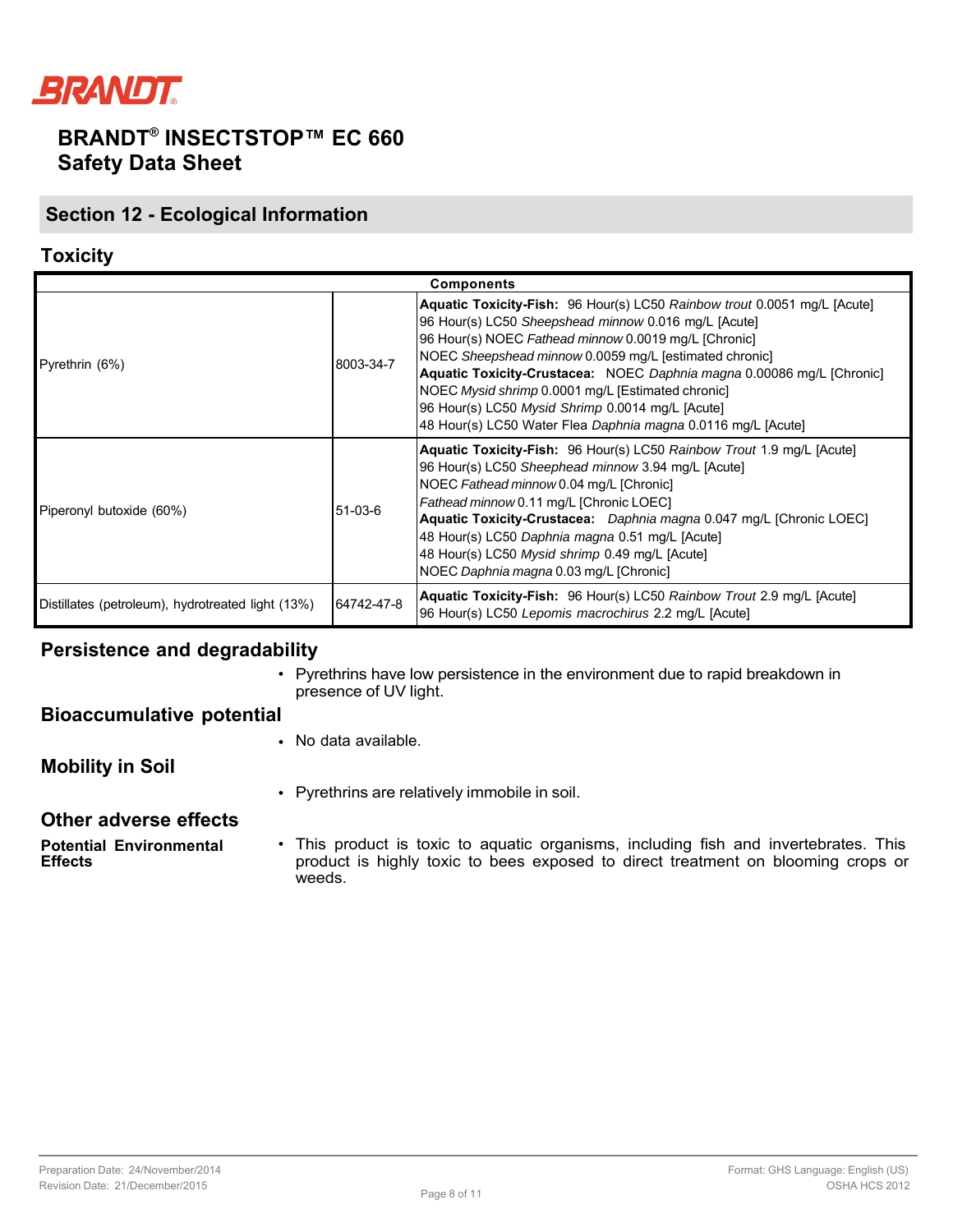

### **Section 13 - Disposal Considerations**

### **Waste treatment methods**

- **Product waste** Dispose of content and/or container in accordance with local, regional, national, and/or international regulations. Wastes resulting from the use of this product may be disposed of on site or at an approved waste disposal facility. Do not contaminate water by disposal.
- **Packaging waste** Dispose of content and/or container in accordance with local, regional, national, and/or international regulations. See product label for disposal instructions.

## **Section 14 - Transport Information**

|                  | UN<br>number | UN proper shipping name                                                                                                | Transport<br>hazard class(es) | <b>Packing</b><br>group | Environmental<br>hazards |
|------------------|--------------|------------------------------------------------------------------------------------------------------------------------|-------------------------------|-------------------------|--------------------------|
| <b>DOT</b>       | NA1993       | Packaging 16 lbs. or greater: Combustible liquid, n.o.s.                                                               | Combustible liquid            | Ш                       | Pyrethrins $RQ = 1$ lb.  |
| <b>IMO/IMDG</b>  | UN3082       | Packaging 5 L or greater: Environmentally Hazardous<br>Substance, Liquid, n.o.s. (Pyrethrin and Piperonyl<br>butoxide) | 9                             | Ш                       | Marine Pollutant         |
| <b>IATA/ICAO</b> | UN3082       | Packaging 5 L or greater: Environmentally Hazardous<br>Substance, Liquid, n.o.s. (Pyrethrin and Piperonyl<br>butoxide) | 9                             | Ш                       | Acute Aguatic Toxicity   |

**Special precautions for user** • None specified.

## **Transport in bulk according to Annex II of MARPOL 73/78 and the IBC Code**

**Other information** • No data available

**IMO/IMDG** • No data available

**IATA/ICAO** • No data available

## **Section 15 - Regulatory Information**

## **Safety, health and environmental regulations/legislation specific for the substance or mixture**

**SARA Hazard Classifications** • SARA Title III Section 313, Acute

### **FIFRA – Pesticide Labeling**

This chemical is a pesticide product registered by the United States Environmental Protection Agency and is subject to certain labeling requirements under federal pesticide law. These requirements differ from the classification criteria and hazard information required for safety data sheets (SDS), and for workplace labels of non- pesticide chemicals. The hazard information required on the pesticide label is reproduced below. The pesticide label also includes other important information, including directions for use.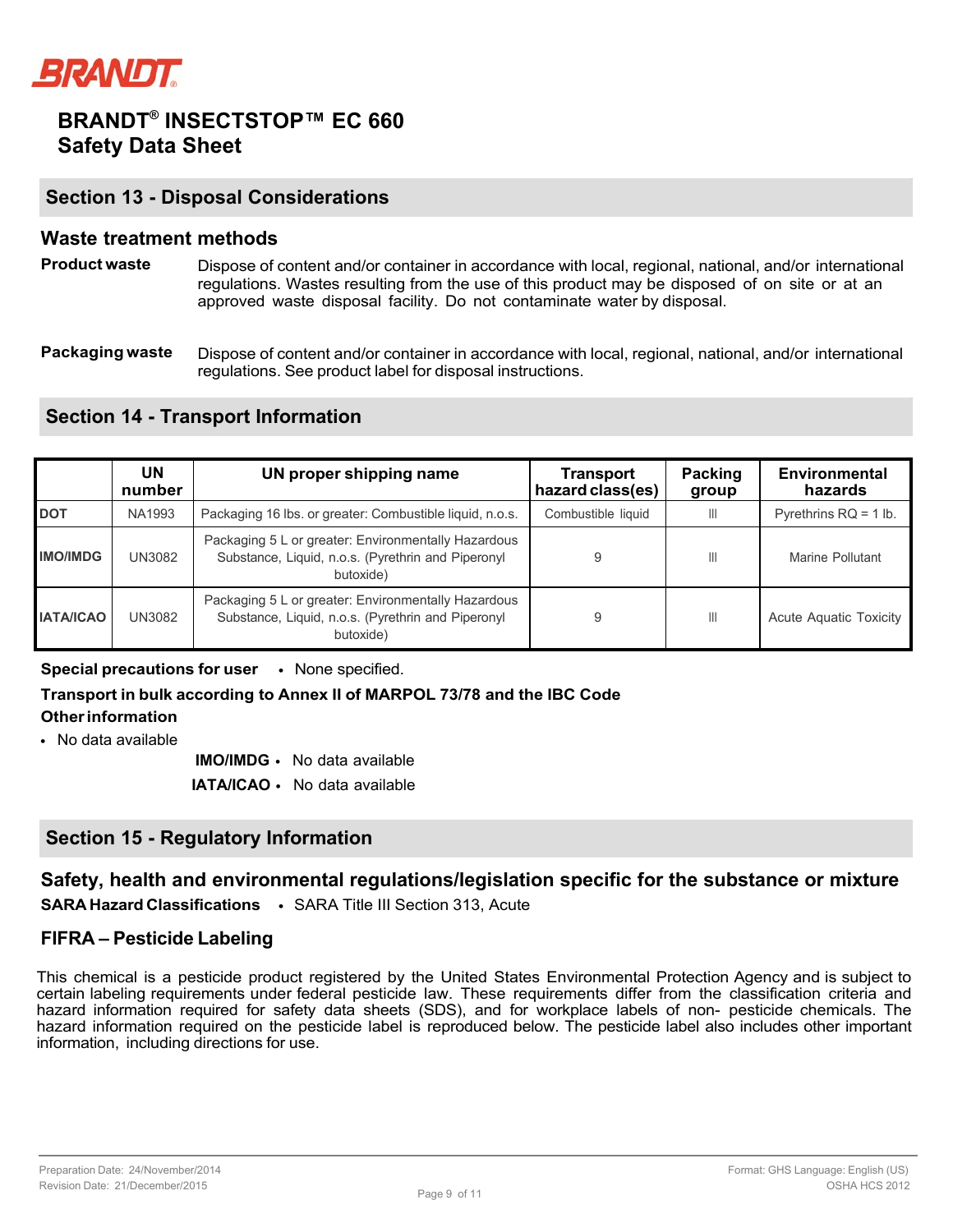

## **CAUTION**

#### **Precautionary Statements** • KEEP OUT OF THE REACH OF CHILDREN.

#### **Hazards to Humans and Domestic Animals**

HAZARDS TO HUMANS AND DOMESTIC ANIMALS - CAUTION: Harmful if

swallowed. Causes moderate eye irritation. Avoid contact with skin, eyes or clothing. Prolonged or frequently repeated skin contact may cause allergic reaction in some individuals.

#### **First Aid** •

FIRST AID Have the product container or label with you when calling a poison control center or physician, or obtaining treatment. If swallowed • Call a physician, Poison Control Center, or the National Pesticide Information Center at 1-800- 858-7378 immediately for treatment advice. • Do not induce vomiting unless told to do so by the Poison Control Center or physician. • Do not give any liquid to the person. • Avoid alcohol. • Do not give anything by mouth to an unconscious or convulsing person. If in eyes • Hold eye open and rinse slowly and gently with water for 15-20 minutes. • Remove contact lenses, if present, after the first 5 minutes, then continue rinsing eye. Call a physician, Poison Control Center, or the National Pesticide Information Center at 1-800-858-7378 immediately for treatment advice. If on skin or clothing • Take off contaminated clothing. • Rinse skin immediately with plenty of water for 15-20 minutes. • Call a physician, Poison Control Center, or the National Pesticide Information Center at 1-800-858-7378 immediately for treatment advice. If inhaled • Move person to fresh air. • If person is not breathing, call 911 or an ambulance, then give artificial respiration, preferably mouth-to-mouth. • Call a physician, Poison Control Center, or the National Pesticide Information Center at 1-800- 858-7378 immediately for treatment advice. NOTE TO PHYSICIAN: Contains petroleum distillate - vomiting may cause aspiration pneumonia.

#### **Environmental Hazards** •

This product is toxic to aquatic organisms, including fish and invertebrates. Drift and runoff may be hazardous to aquatic organisms in water adjacent to treated areas. This product may contaminate water through runoff. This product has a potential for runoff for several weeks after application. Poorly draining soils and soils with shallow water tables are more prone to produce runoff that contains this product. This product is highly toxic to bees exposed to direct treatment on blooming crops or weeds. Do not apply this product or allow it to drift to blooming crops or weeds while bees are actively visiting the treatment area. Do not apply directly to water, to areas where surface water is present or to intertidal areas below the mean high water mark. Do not contaminate water when disposing of equipment wash-waters or rinsate. For containers equal to or greater than 5 gallons: Do not discharge effluent containing this product into lakes, streams, ponds, estuaries, oceans or other waters unless in accordance with the requirements of a National Pollutant Discharge Elimination System (NPDES) permit and the permitting authority has been notified in writing prior to discharge. Do not discharge effluent containing this product to sewer systems without previously notifying the local sewage treatment plant authority. For guidance contact your State Water Board or Regional Office of the EPA

#### **Physical or Chemical Hazards**• Do not use or store near heat or open flame

| Inventory                                                |            |             |  |
|----------------------------------------------------------|------------|-------------|--|
| Component                                                | <b>CAS</b> | <b>TSCA</b> |  |
| <b>Distillates</b><br>(petroleum),<br>hydrotreated light | 64742-47-8 | Yes         |  |
| Piperonyl butoxide 51-03-6                               |            | Yes         |  |
| Pyrethrin                                                | 8003-34-7  | No          |  |